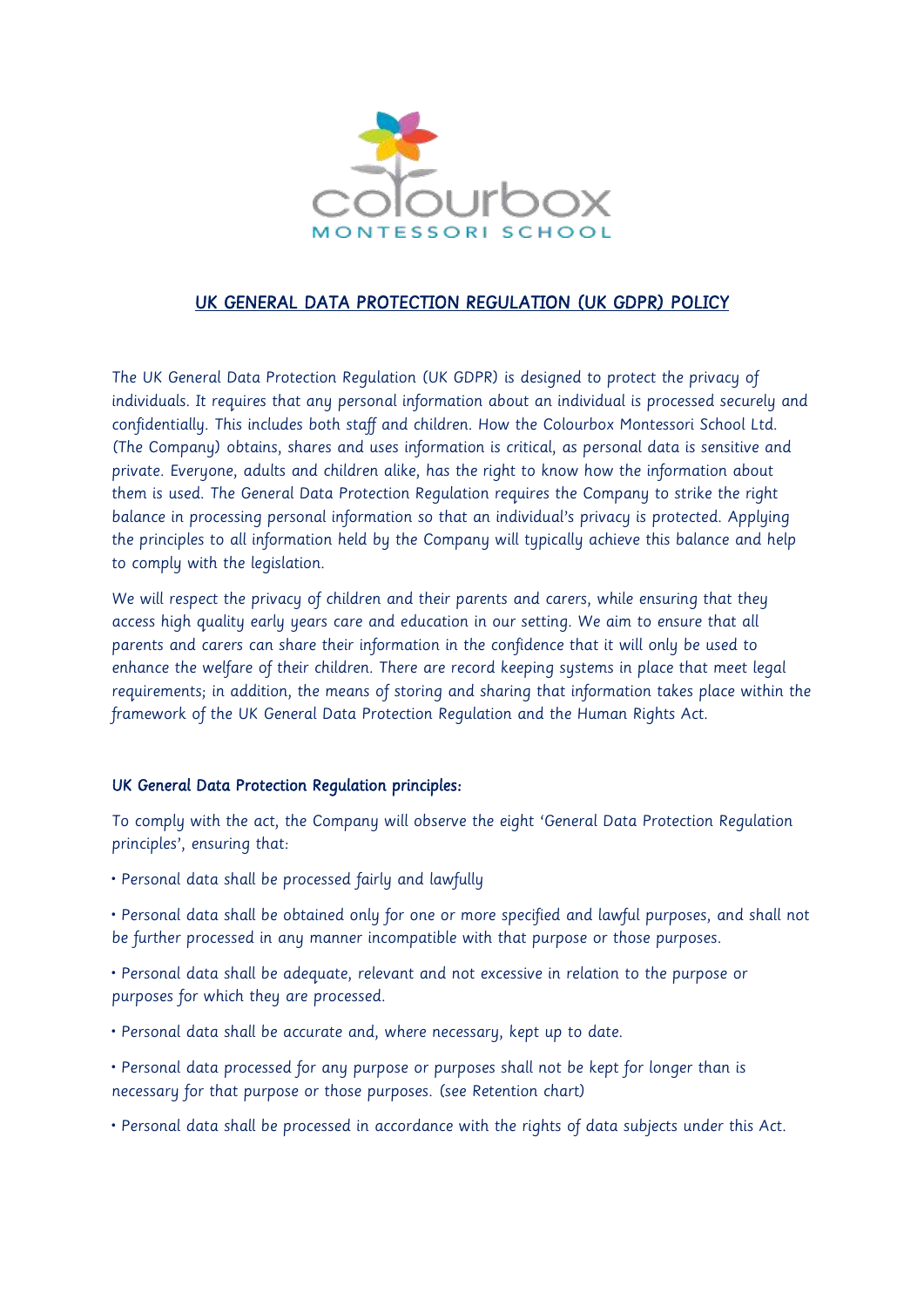• Appropriate technical and organisational measures shall be taken against unauthorised or unlawful processing of personal data and against accidental loss or destruction of, or damage to, personal data.

• Personal data shall not be transferred to a country or territory outside the European Economic Area unless that country or territory ensures an adequate level of protection for the rights and freedoms of data subjects in relation to the processing of personal data.

#### In practice, it means that the Company must:

• have legitimate grounds for collecting and using the personal data;

• not use the data in ways that have unjustified adverse effects on the individuals concerned;

#### Individual Rights

The UK General Data Protection Regulation includes the following rights for individuals:

- the right to be informed;
- the right of access;
- the right to rectification;
- the right to erasure;
- the right to restrict processing;
- the right to data portability;
- the right to object; and
- the right not to be subject to automated decision-making including profiling.

The UK General Data Protection Regulation entitles an individual the right to request the personal information a Company holds on their behalf – this is known as a Subject Access Request (SAR) and includes all and any information held by the Company, not just that information held on central files or electronically, so it could also include correspondence, notes or CCTV images held by others in the Company.

- SARs must be responded to within 1 month of receipt.
- The SAR should be made in writing by the individual making the request.
- The Company can refuse or charge for requests that are manifestly unfounded or excessive

• Parents can make SARs on behalf of their children if the children are deemed to be too young or they have consented to their parents doing so on their behalf.